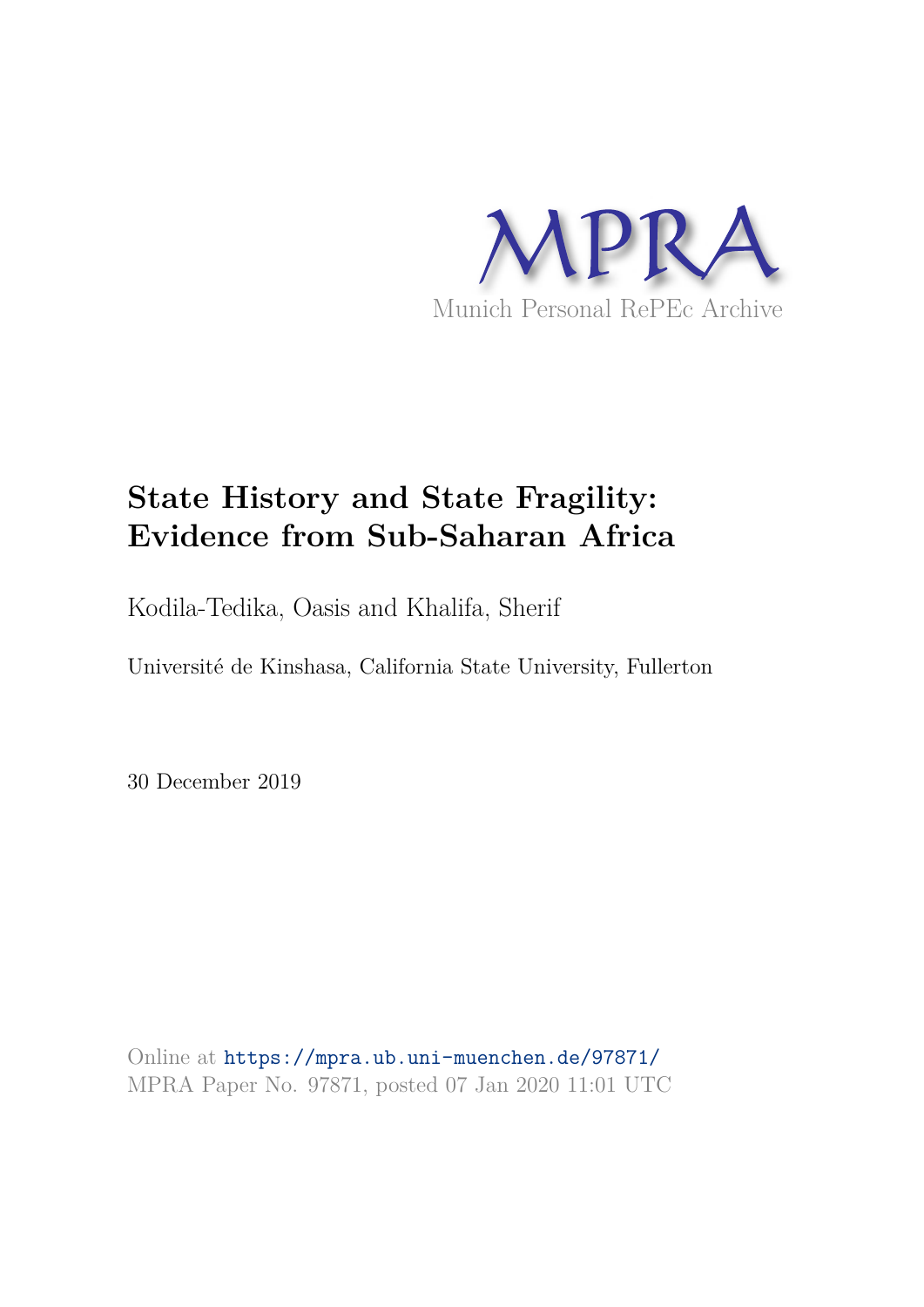# State History and State Fragility

## Evidence from Sub-Saharan Africa

Oasis Kodila-Tedika<sup>†</sup>

Sherif Khalifa<sup>‡</sup>

University of Kinshasa

California State University, Fullerton

December 28, 2019

#### Abstract

This paper examines the association between the length of experience with statehood, or state history, on the likelihood of state fragility. The argument is that the accumulation of knowledge by state personnel, and the build up of experience within state institutions, allows the state to avoid the exposure to recurrent crises, which is considered a symptom of weakness. The paper focuses on sub-Saharan African countries and uses Probit estimation techniques. The analysis shows that state history has a negative and statistically significant effect on the state fragility index. This result is robust after the inclusion of a variety of economic, political, institutional and historical variables. We also use extreme fragility as our dependent variable. The Probit and Relogit estimations also show a statistically significant negative effect of state history on extreme fragility. This is the case even after the inclusion of control variables.

Keywords: history, institutions, fragility.

JEL Classification: N00; O50; P50

We thank Graziella Bertocchi and Andrea Guerzoni for sharing their data with us. Remaining errors are our own. <sup>y</sup>Department of Economics, University of Kinshasa, DRC. Email: oasiskodila@yahoo.fr.

<sup>z</sup>Department of Economics, California State University, Fullerton, CA, 92834, USA. Email: skhalifa@fullerton.edu.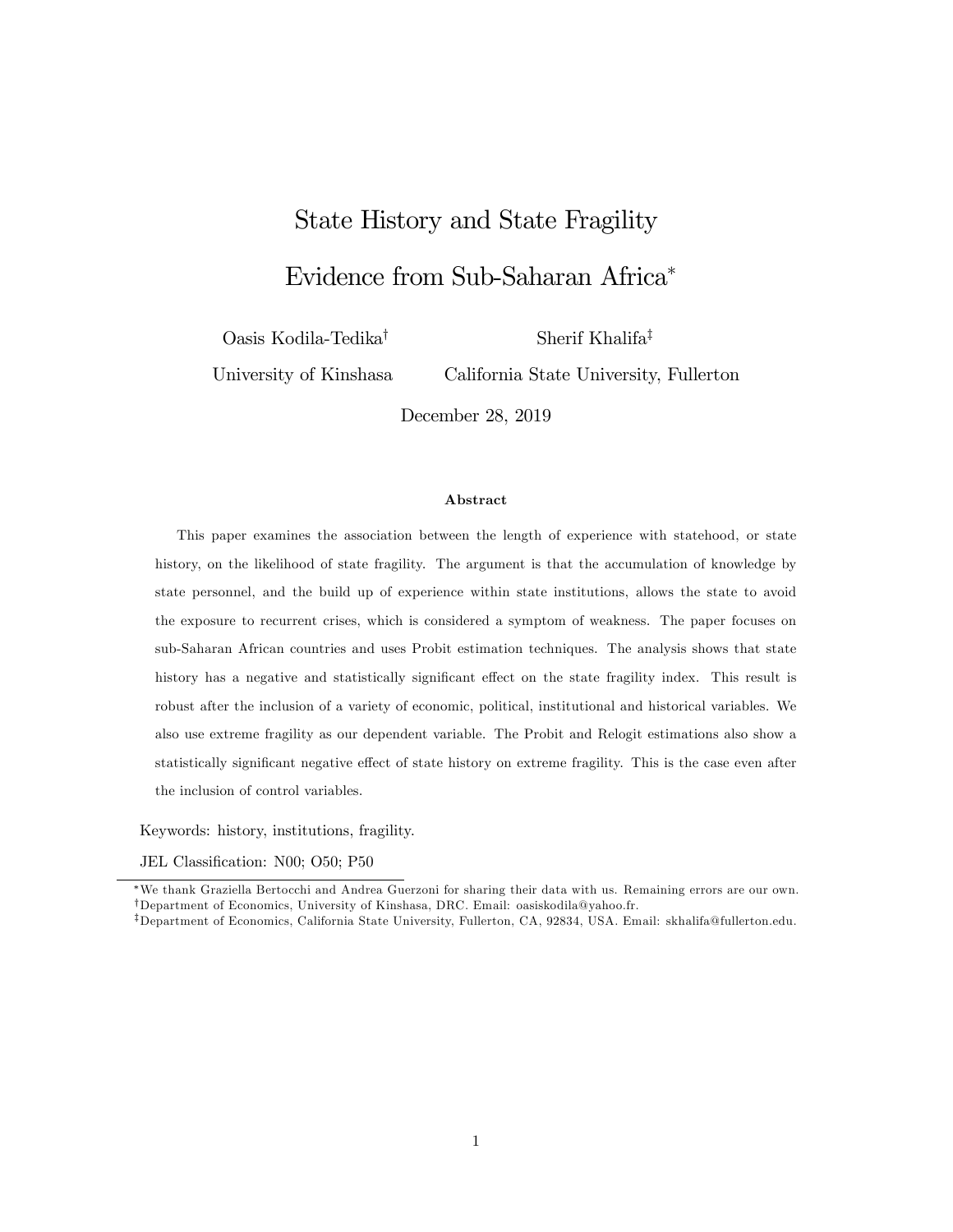#### 1 Introduction

This paper examines the association between state history and state fragility in sub-Saharan Africa. State history refers to the duration of experience with statehood, the depth of exposure to state level institutions, and the protracted presence of state structures and systems. Some studies argue that societies with a long established state enjoy a head start. This early start confers upon their state institutions and state personnel advantages compared to newer states. Through a process of learning by doing, older states have a wider pool of experienced public personnel who can fulfill their duties in a more efficient manner. In addition, the continuous operation of state institutions promotes attitudes consistent with bureaucratic protocol and hierarchical discipline. This can enhance the organizational effectiveness and the executive efficiency of public administration which are critical for promoting economic, political, social, cultural and Önancial development.

This paper focuses on whether state history is one of the critical determinants of state fragility in sub-Saharan Africa. A fragile state is characterized by weak ineffective governments, diminished state capacity, inefficient public administration, poor public services, deficient state legitimacy, inadequate legal frameworks, growing absolute poverty, fractured national identities, lack of security, vulnerability to domestic and international conflicts, susceptibility to internal and external shocks, and proneness to crises. Fragile states have economic institutions that sustain the conditions of stagnation and inequality in wealth, income, and access to property ownership; social institutions that perpetuate the lack of access to public goods and services; and political institutions that entrench exclusionary power coalitions that promote extreme factionalism. These institutions create conditions that increase the likelihood of exposure to crises. There is ample documented evidence that several sub-Saharan African countries suffer from these symptoms.

There are few studies that attempted to discover the determinants of state fragility. For instance, Bertocchi and Guerzoni (2012) explore whether economic, demographic, geographic and institutional factors can predict state fragility in sub-Saharan Africa. The authors Önd that institutions, in particular the civil liberties index and revolutions, are significant determinants of fragility. The authors conclude that the probability for a country to be fragile increases with constraints on civil liberties and the number of revolutions. Kodila-Tedika and Asongu (2016) also assess the determinants of state fragility in sub-Saharan Africa using unexplored variables in the previous literature. The authors find that political interference, in the form of rent seeking and lobbying, increases the probability of state fragility by decreasing the effectiveness of governance.

Our paper contributes to this literature by arguing that one of the critical determinants of state fragility,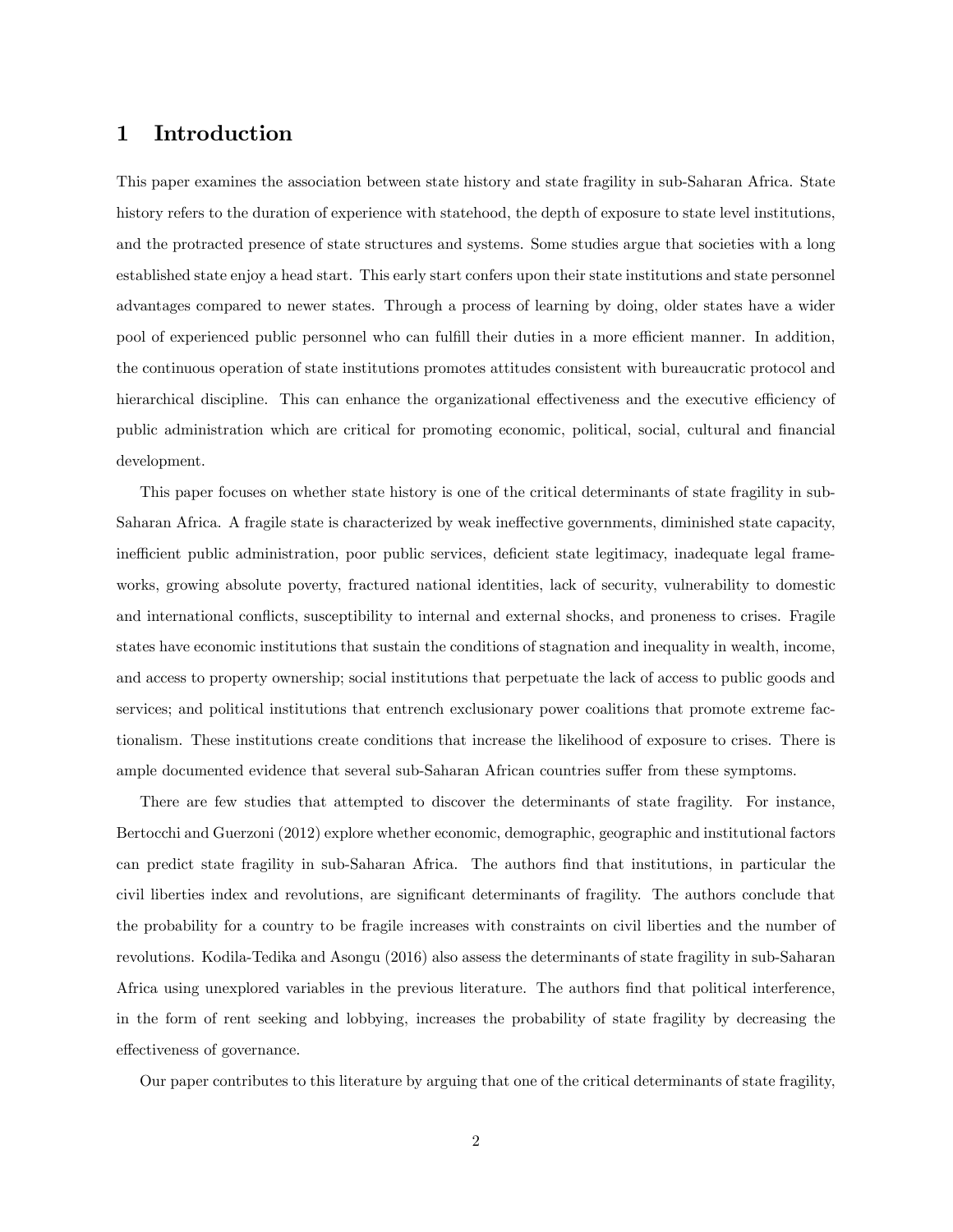that the literature largely ignored, is state history. The intuition is that the longer the experience of a society with statehood, and the lengthier the exposure to state institutional structures, the less likely that the country will experience the symptoms of state fragility. The accumulation of knowledge overtime by state personnel allows state institutions to perform better, to be able to absorb any shocks, and to prepare for any potential crises. In addition, the efficiency of public administration allows the state to expand its capacity, to improve its effectiveness, to solidify its legitimacy, and to consolidate its authority. All these factors lead to a stronger, not a fragile, state.

To achieve its objective, the paper uses the state history index developed by Bockstette et al. (2002) as a proxy for the long experience with statehood. The Probit estimation shows that state history has a negative and statistically significant effect on the state fragility index. This result is robust even after the inclusion of a variety of control variables such as real GDP per capita, diamond deposits, years under conflict, education, ethnic fractionalization, colonial indicators, slave exports, civil liberties, and other indicators of institutional quality. The paper also uses extreme fragility as a dependent variable. The Probit and the Rare Events Logistic, Relogit, estimations confirm the statistically significant negative effect of state history on extreme fragility.

This paper comes at the intersection of two strands of literature. The first investigates the economic, political, social, cultural, and Önancial consequences of state history. The second attempts to uncover the determinants of state fragility. The contribution of our paper is twofold. It is the first attempt to examine the effect of state history on state fragility, within the literature that focuses on the consequences of the length of experience with statehood. This paper is also the first to consider state history as a factor in the literature that focuses on the determinants of state fragility.

The remainder of the paper is organized as follows: section 2 discusses the literature survey, section 3 includes the description of the data, section 4 includes the empirical estimation, and section 5 concludes. References and tables are included thereafter.

#### 2 Literature

Some studies argue that the experience of the state, determined by its longevity or period in existence, can affect economic development. These studies argue that older states enjoy advantages that newer ones do not. For instance, Bockstette et al. (2002) develop an index of the depth of experience with state institutions, or state antiquity, for a large set of countries. The authors show that state antiquity has a positive significant effect on economic growth, output per worker, political stability and institutional quality. Chanda and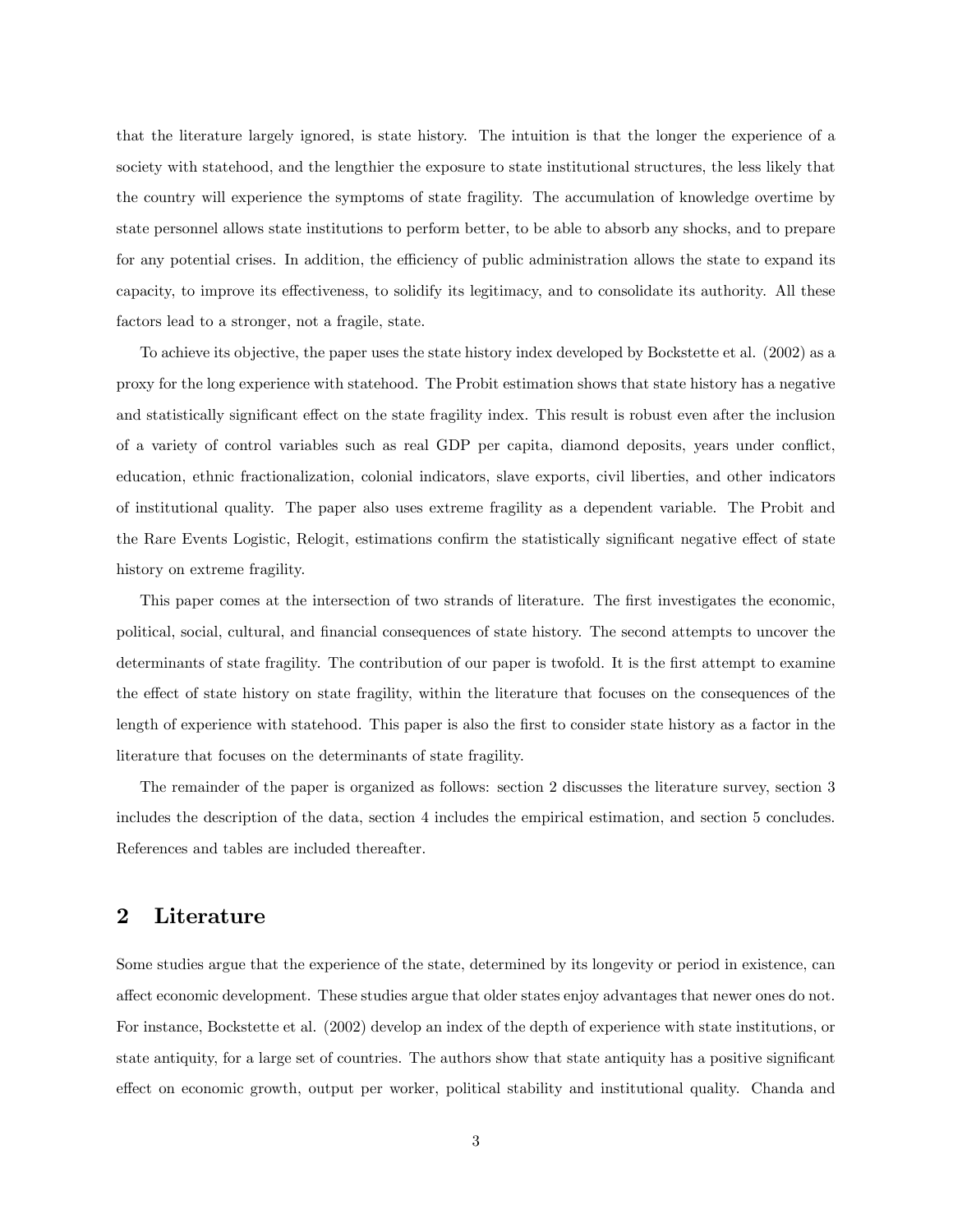Putterman (2007) show that early states and old agrarian societies, like China and India, began to catch up with earlier industrializers while the new states experienced slow economic growth. To prove this, the authors provide evidence that state history has a positive effect on urbanization and population density in 1500, a significant negative effect on economic development in 1960 confirming a reversal of fortune during the era of European expansion, and a significant positive effect on income per capita in 1980 confirming that the reversal was being undone. Borcan et al. (2018) construct a data set on state history from the emergence of states before the Common Era to 2000. The authors develop a theoretical framework where accumulated state experience increases aggregate productivity, while newer inexperienced states can also achieve higher productivity by learning from older ones. The empirical analysis shows that state history has a hump-shaped relationship with technology adoption in 1500, population density in 1500, urbanization in 1500, technology adoption in 2000, and income per capita in 2000. The authors conclude that the hump shape indicates that newer states can enjoy a higher level of economic development compared to older ones.

Other studies explore the association between state history and financial development. The argument is that Önancial systems are the outcomes of a process shaped by the ability of the state to administer public Önances, to regulate Önancial markets and Önancial institutions, and to legislate for Önancial transactions. Long standing states, with more experienced and trained civil servants, are more likely to be better equipped to formulate effective rules that contribute to financial development. These states are also expected to be more competent in the efficient use of funds, tax collection, and government administration which are critical for the emergence of the contemporary financial architecture.

In this context, Ang (2013) explore whether differences in financial development between countries can be explained by the depth of state experience. The analysis shows a significant positive effect of state antiquity on the ratio of private credit to GDP. The author finds that state antiquity is a significant determinant of financial development even after using different indicators for state history and financial development, controlling for potential endogeneity, and including other determinants of financial development. Ang and Fredriksson (2018) expand this analysis to examine the relationship between state history, legal origins and Önancial development. The authors Önd that, relative to common law, countries with adaptable German and Scandinavian civil law initially exhibit lower financial development. However, the longer the history of statehood in these countries the higher is their level of financial development. This is not found to be the case in countries with a rigid French civil law. Ang and Fredriksson (2017) argue that countries with longer state history at the time of colonization were better able to implement the legal practices transplanted by their colonizers. The authors show that common law countries have weaker climate change policies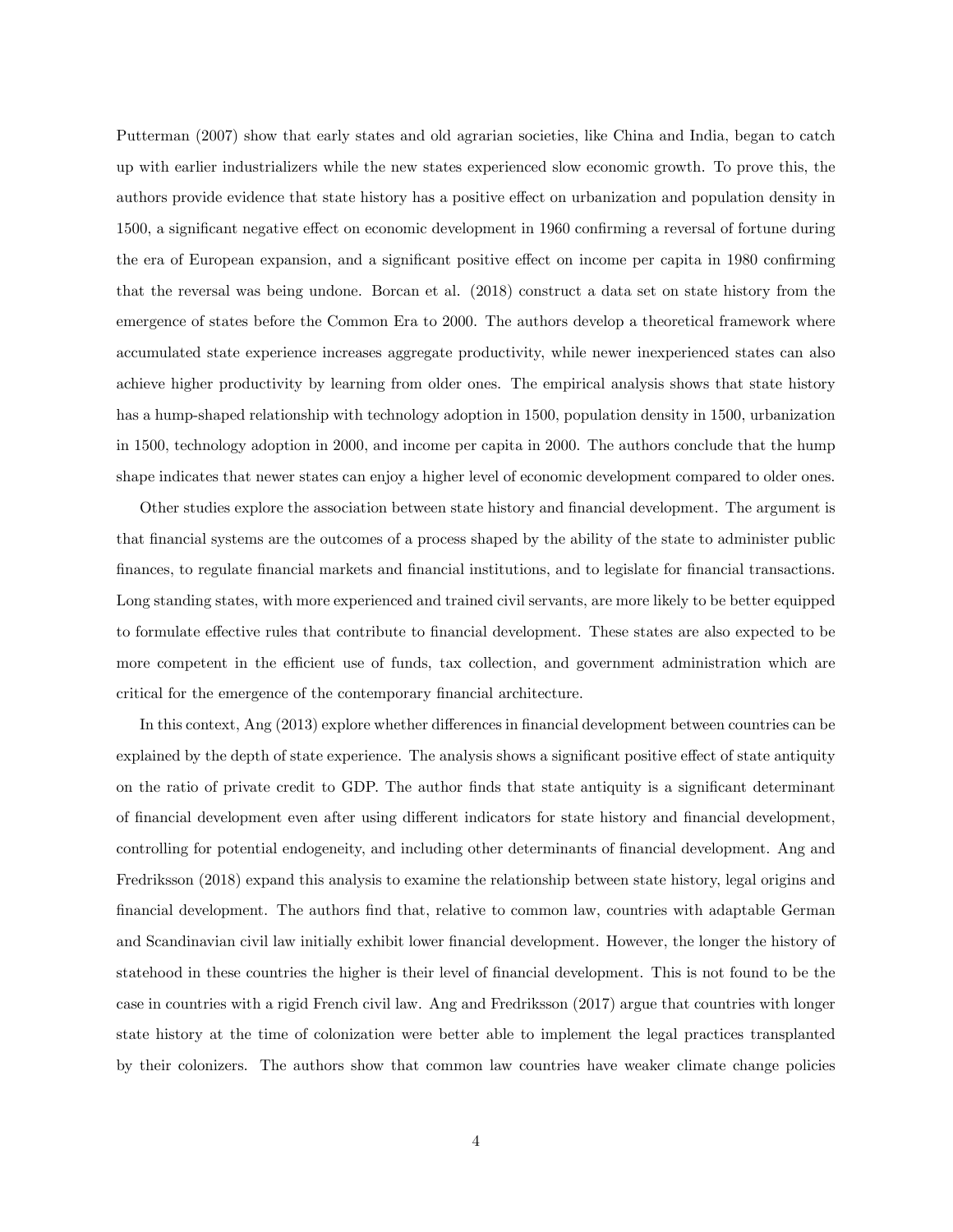and labor regulations compared to civil law countries, and the difference is inflated by a longer statehood experience.

Other studies examine the effect of state history on the extent of ethnic diversity. The argument is that national identity has been considered the linchpin in the process of state consolidation as it provides the common ground for interaction between citizens from different backgrounds. Thus, countries that have gone through a lengthy state-formation process are better able to forge a common identity which diminishes the degree of stratification. Bleaney and Dimico (2016) find that ethnic fractionalization is higher in less historically legitimate and, to a lesser extent, in states with a shorter history. The authors also show that ethnic polarization is much more weakly associated with these factors, which implies that large minorities are more resistant to absorption into the majority group than small ones.

Some studies investigate the effect of state history on the exposure to and timing of colonialism. Ertan et al. (2016) study the determinants of the occurrence and timing of colonization by European powers. The authors show that societies who were less likely to be colonized had longer histories of agriculture and statehood and higher levels of technology adoption in 1500.

Other studies explore the effect of the long exposure to statehood on the likelihood of conflict. The argument is that an accumulation of experience with state institutions may lead to improved state capacity and enhanced institutional capabilities over time. These factors allow these countries to be better equipped to maintain law and order, have stronger police presence, have efficient law enforcement, have the ability to negotiate compromises, are better able to allocate scarce resources, are better able to protect property, and have legal courts capable of settling disputes peacefully. Depetris-Chauvin (2016) show that the historical exposure to centralized institutions has a strong causal effect on the likelihood of conflict, and that countries with a long state history are less prone to experience conflict when hit by a negative agricultural productivity shock.

These studies conclude that state history is favorable to economic and financial development, but has an adverse effect on fractionalization and conflict. These findings allow us to expand the previous analyses to also consider the effect of state history on state fragility. This is because state fragility is more likely to be a symptom in countries that suffer from a high level of poverty, a high level of diversity, and a low level of institutional quality.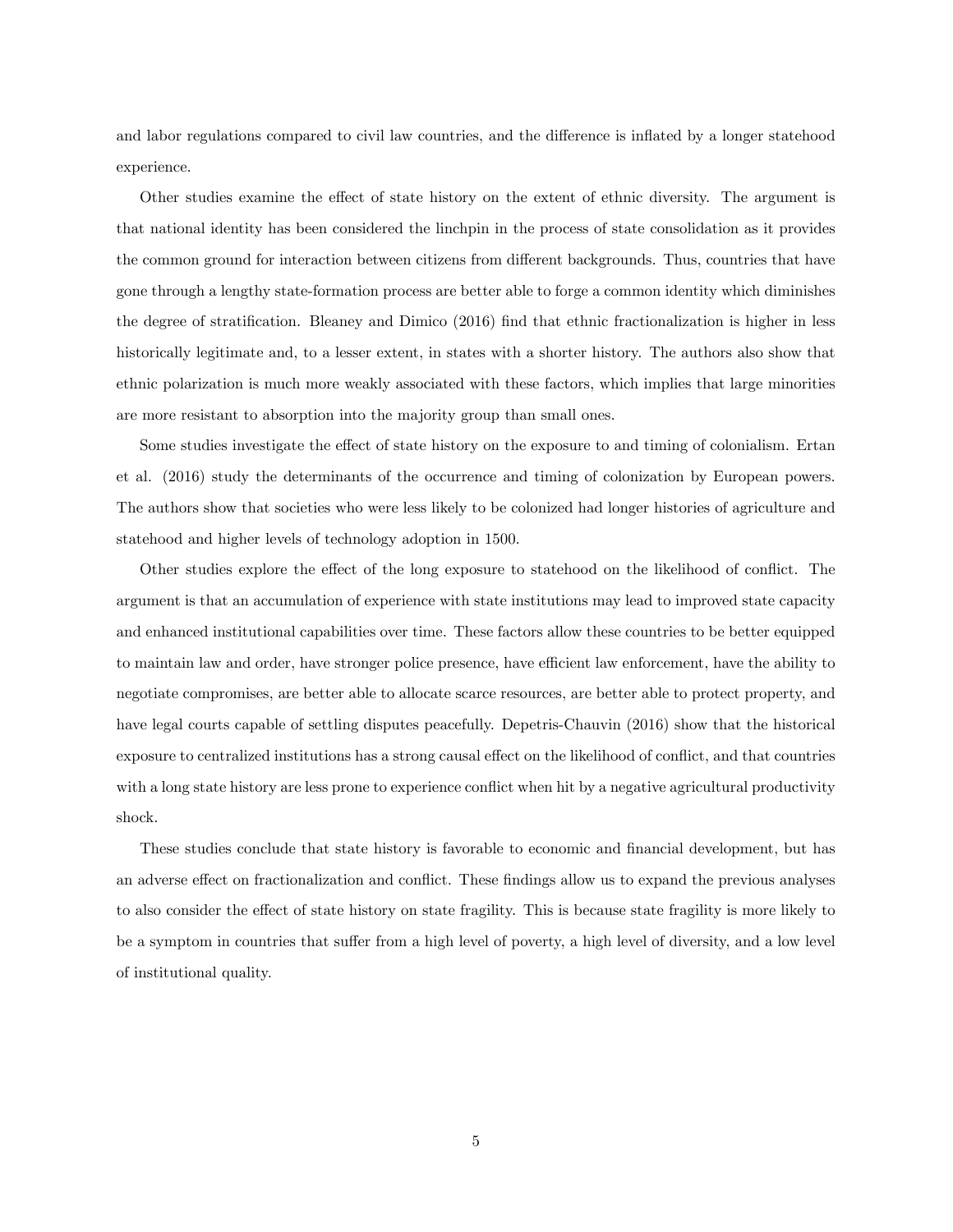#### 3 Data

The countries included in the analysis are: Angola, Benin, Botswana, Burkina Faso, Burundi, Cameroon, Cape Verde, Central African Republic, Chad, Comoros, Democratic Republic of Congo, Congo, Cote díIvoire, Djibouti, Equatorial Guinea, Eritrea, Ethiopia, Gambia, Ghana, Guinea-Bissau, Guinea, Kenya, Lesotho, Liberia, Madagascar, Malawi, Mali, Mauritania, Mauritius, Mozambique, Namibia, Niger, Nigeria, Rwanda, Sao Tome and Principe, Senegal, Sierra Leone, Somalia, South Africa, Sudan, Tanzania, Togo, Uganda, Zambia, and Zimbabwe.

The summary statistics of the variables used in the analysis are included in table 1. The description of the variables and their data sources are included in table 2. The available data are organized as a panel that covers the 1992–2007 period and is composed of two cross-sections, over 1992–1999 and 2000–2007. The dependent variable is the fragility dummy in 1999 and 2007, that is, in the final year of each cross-section. For those variables for which we have yearly information, we consider their average value in  $1992-1999$  and 2000-2007.

#### 3.1 State Fragility

We use the state fragility index as our dependent variable. This is a binary variable that assumes the value 1 for International Development Association (IDA) countries in the bottom two Country Policy and Institutional Assessment (CPIA) quintiles or without a CPIA rating, 0 otherwise. Bertocchi and Guerzoni (2011, 2012) construct another indicator for extreme state fragility. This is a restriction of the fragility criterion from bottom two quintiles to the bottom quintile. In the case of extreme state fragility, the binary variable assumes the value of 1 for IDA countries in the bottom CPIA quintile or without a CPIA rating, 0 otherwise. The detailed definition is included in Bertocchi and Guerzoni (2011, 2012), Kodila-Tedika and Asongu (2016), and Kodila-Tedika and Bolito-Losembe (2014).

#### 3.2 State History

We use the State Antiquity variable developed by Bockstette et al. (2002) who include a detailed description of the construction of the indicator.

#### 3.3 Controls

Several control variables are used in the analysis to check the robustness of the results. These are economic, political, historical, cultural and institutional factors that are argued to be potential determinants of state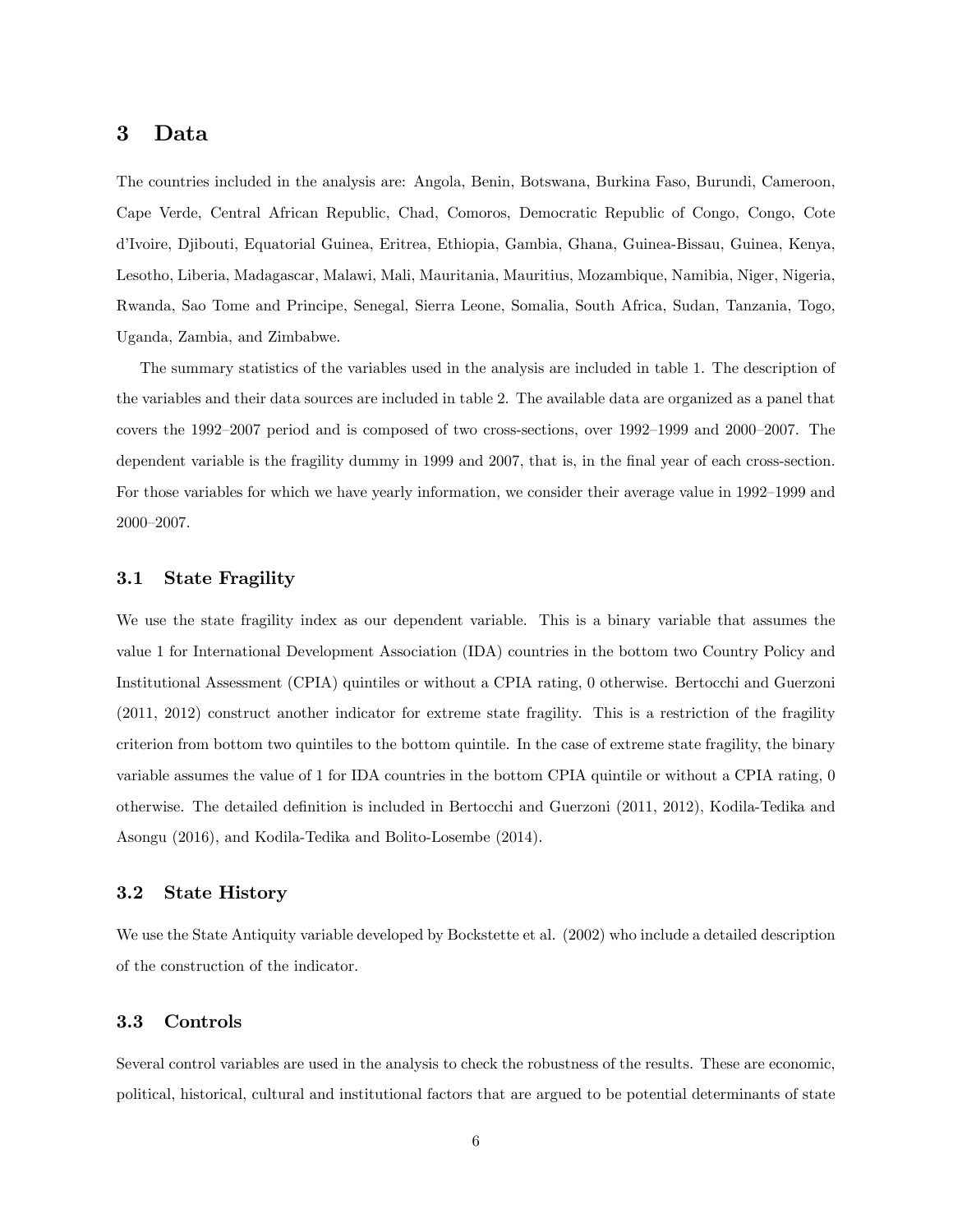fragility by previous studies.

The first variable used is Real Gross Domestic Product GDP per capita which is derived from the Penn World Tables version 8.0. The logarithm of real Gross Domestic Product per capita is used in the analysis. The analysis also includes educational attainment which is proxied by "primary enrollment over official school age population" derived from the World Bank Education Statistics  $5.3<sup>1</sup>$ .

The ethnic fractionalization indicator is derived from Alesina et al.  $(2003)^2$ . Fractionalization measures the probability that two randomly selected individuals from a country are from different ethnic groups. We also use the number of years under armed conflicts, derived from UCDP/PRIO Armed Conflict Dataset<sup>3</sup>. In addition, we include an indicator of natural endowments which is the number of diamond deposits derived from Bertocchi and Guerzoni (2012).

We include some historical control variables in the analysis such as the colonial indicator which reflects the identity of the colonial power. The data distinguishes between British, French, Portuguese, and other European colonial powers. This data is derived from La Porta et al. (1999). We also use political status which is a categorical variable assuming value 2 for colonies, 1 for dependencies, and 0 for independent countries. This is derived from Bertocchi and Canova (2002). The paper also uses a variable for the total number of slaves exports, normalized for land area, during the period 1400-1900. This variable is derived from Nunn (2008).

Finally, we include some institutional quality indicators, such as the civil liberties index derived from Freedom House of 2008. We also use the government effectiveness index, the rule of law index, and the voice and accountability index derived from Worldwide Governance Indicators of 2009.

#### 4 Estimation

This section empirically estimates the effect of state history on state fragility as follows

$$
P(StateFragility_i = 1) = G(\alpha + StateHistory_i + X_i\gamma + \varepsilon_i)
$$
\n(1)

where  $StateFragility_i$  is the state fragility index in country i.  $StateHistory_i$  is the state antiquity index in country  $i$ , and  $X_i$  is a vector of economic, political, historical and institutional control variables. Since the dependent variable takes only two values, we use Probit estimation techniques.  $G(\blacksquare)$  is the

<sup>1</sup> http://datatopics.worldbank.org/education/

<sup>2</sup> The dataset can be found at: http://www.anderson.ucla.edu/faculty\_pages/romain.wacziarg/papersum.html

 $^3\rm{https://www.prio.org/Data/Armed-Conflict/UCDP-PRIO/}$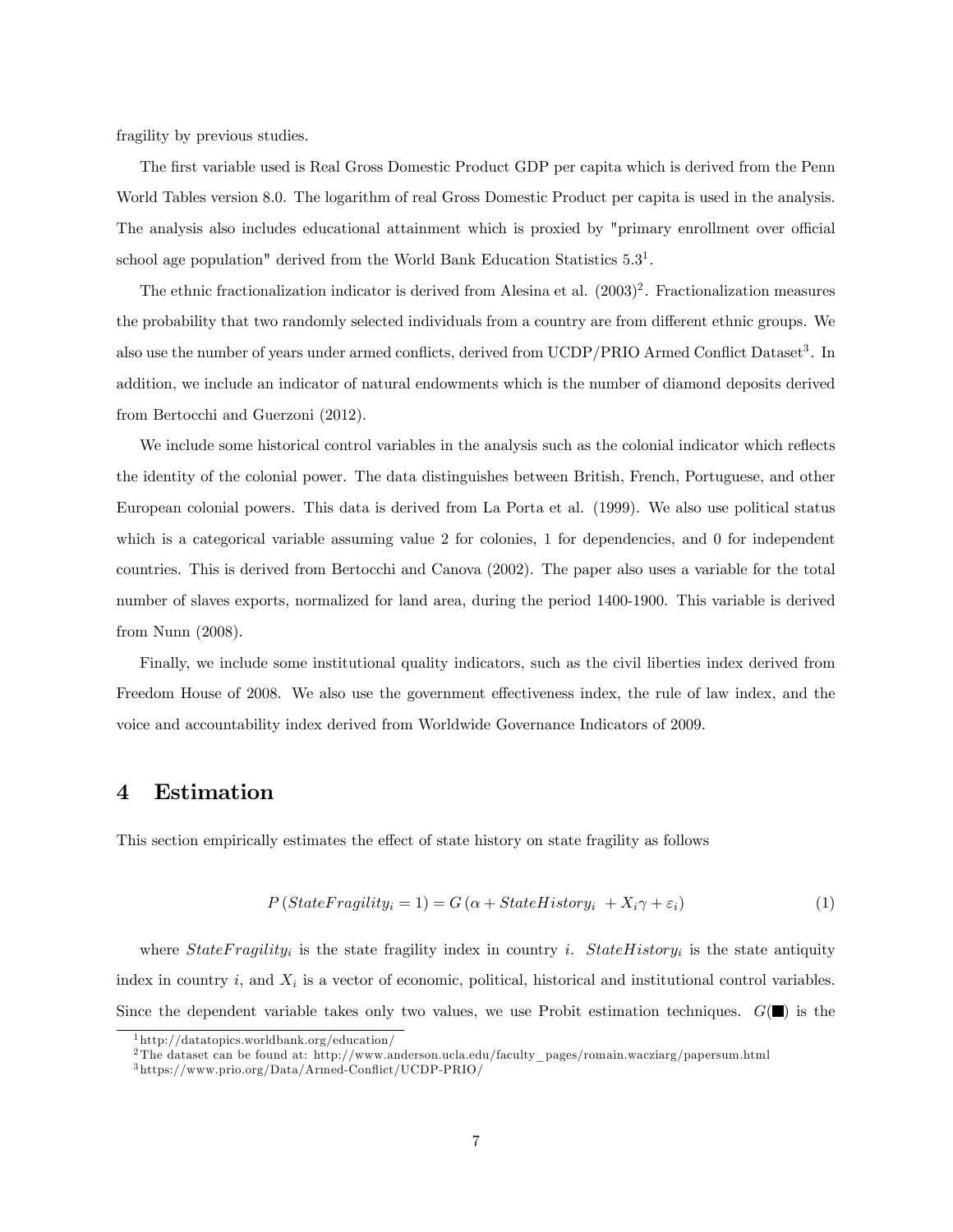cumulative distribution function of the standard normal distribution. Given the dichotomous distribution of the variable of interest, we have a choice between a Logit or a Probit model. It is worth noting that the results of the two models do not diverge except for very large samples as shown in Morimune (1979), and Davidson and MacKinnon, (1984). A priori, the question of the choice between the two models is of little importance. Our preference is to use the Probit model, as is standard in other studies (e.g. Amemiya, 1981). Parameter estimation is carried out using the maximum likelihood estimator. We start by conducting an outlier analysis using the Hadi (1992) technique. The Hadi (1992) tests indicate there are no outliers.

Table 3 includes the results of the Probit estimation. The basic result is included in column 1 without any control variables. The results show that state history has a statistically significant negative effect on state fragility. The marginal effect imply that a unit change in state history decreases the probability of state fragility by more than 92%. We also add a variety of control variables, such as real GDP per capita, education, conflict, diamond deposits, and ethnic fractionalization in the subsequent columns. The results show that real GDP per capita has a statistically significant negative effect, but the coefficient loses its significance after adding the education variable. This indicates that even though fragility can be attributed to poverty, some relatively wealthier countries in sub-Saharan Africa have been plagued by corruption, rent seeking and predatory activities. These factors can create dysfunction that leads to state weakness. The primary enrollment variable is included because educational attainment is expected to be associated with a higher demand for checks and balances, democratization, and improved government quality. The education variable is, however, shown to be insignificant.

In table 3, the conflict variable shows a significant positive effect while diamond deposits and ethnic fractionalization do not seem to have a consistently significant coefficient. This indicates that previous involvement in armed conflicts makes a country more prone to current conflicts, which is symptomatic of state fragility. This seems to be more important than other factors that are known to induce conáict such as ethnic diversity or the natural resource curse. It is also worth noting that the marginal effects of state history increase as we add more control variables in table 3. We also include the results of the linear probability model in the last column of table 3 as a benchmark. The results are similar to those of the Probit model.

In table 4, we add the institutional variables to the list of indicators previously considered. The intuition is that even though fragility can be attributed to poverty, the symptoms of weakness only occur when dire economic conditions are combined with low quality state institutions that cannot contain the grievances and struggles caused by either an inequitable distribution of scarce resources or an unequal access to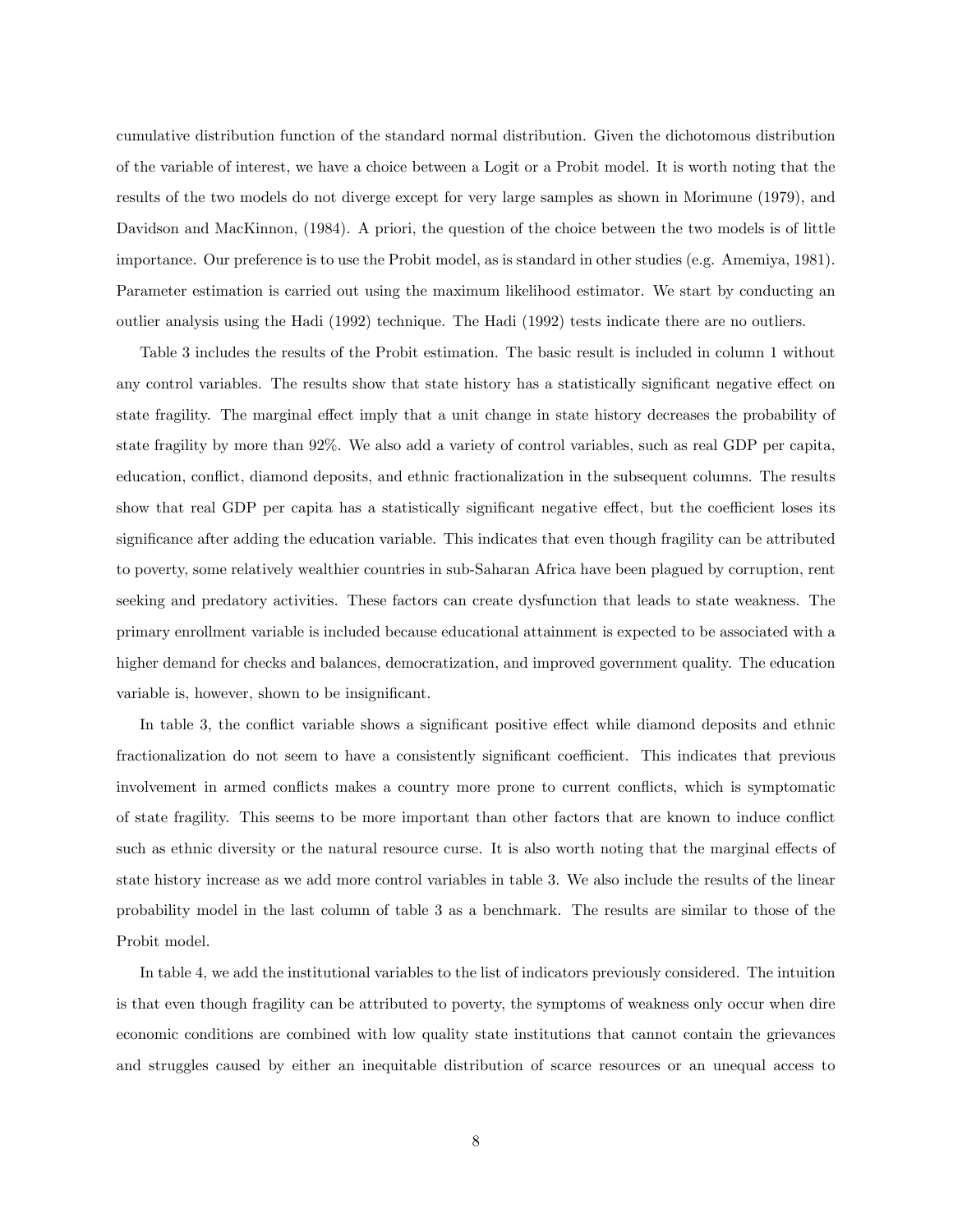institutions. Table 4 shows that, in all specifications, state history has a statistically significant negative coefficient. The results also show that constraints to civil liberties has a significantly positive effect, but the coefficient loses its significance after we add other institutional variables. Government effectiveness show a negative coefficient that is highly significant even when we include other institutional indicators. The rule of law and voice and accountability also have significant negative coefficients, but their coefficients lose their significance once we add other institutional variables.

Table 5 add historical variables such as the colonial dummies and the number of slave exports. Historical factors, especially colonialism and the slave trades, are found to be particularly critical for contemporary economic and political outcomes in sub-Saharan Africa. Several studies emphasize the consequences of colonialism on the artificial character of states after independence, the dependence on the colonial power after decolonization, the haphazard nature of borders, the division of ethnic homelands, the establishment of persistent extractive institutions, the extraction of local resources, the metropoleís partiality toward minorities, and other factors that contribute to state fragility. Slavery is also found to have a persistent effect on afflicted countries. Some studies found that slavery hindered the formation of larger communities and broader ethnic identities. Thus, the slave trades were a critical factor in sub-Saharan Africaís high level of ethnic stratification, conflict and weak states today. Table 5 shows that none of the coefficients of the historical variables have a significant effect on state fragility. However, the state history variable continues to exhibit a statistically significant negative effect in all specifications.

Table 6 and 7 use extreme fragility as the dependent variable. The Probit estimation in table 6 confirms the previous findings. The coefficient of state history shows a negative and statistically significant effect on extreme fragility in all specifications. In this context, extreme fragility is considered a rare event since the binary dependent variable have fewer ones than zeros. Thus, we apply the Rare Events Logistic Regression, Relogit, estimation techniques. This is because popular statistical procedures, such as Logistic regression, can underestimate the probability of rare events. Table 7 confirms the previous findings and show a significantly negative coefficient for state history in most specifications.

### 5 Conclusion

This paper examines the association between the length of experience with statehood, or state history, on the probability of state fragility. The argument is that the accumulation of knowledge by state personnel over time, and the build up of experience within state institutions, allows the state to avoid the exposure to recurrent crises, which is considered a symptom of weakness. The paper uses Probit estimation techniques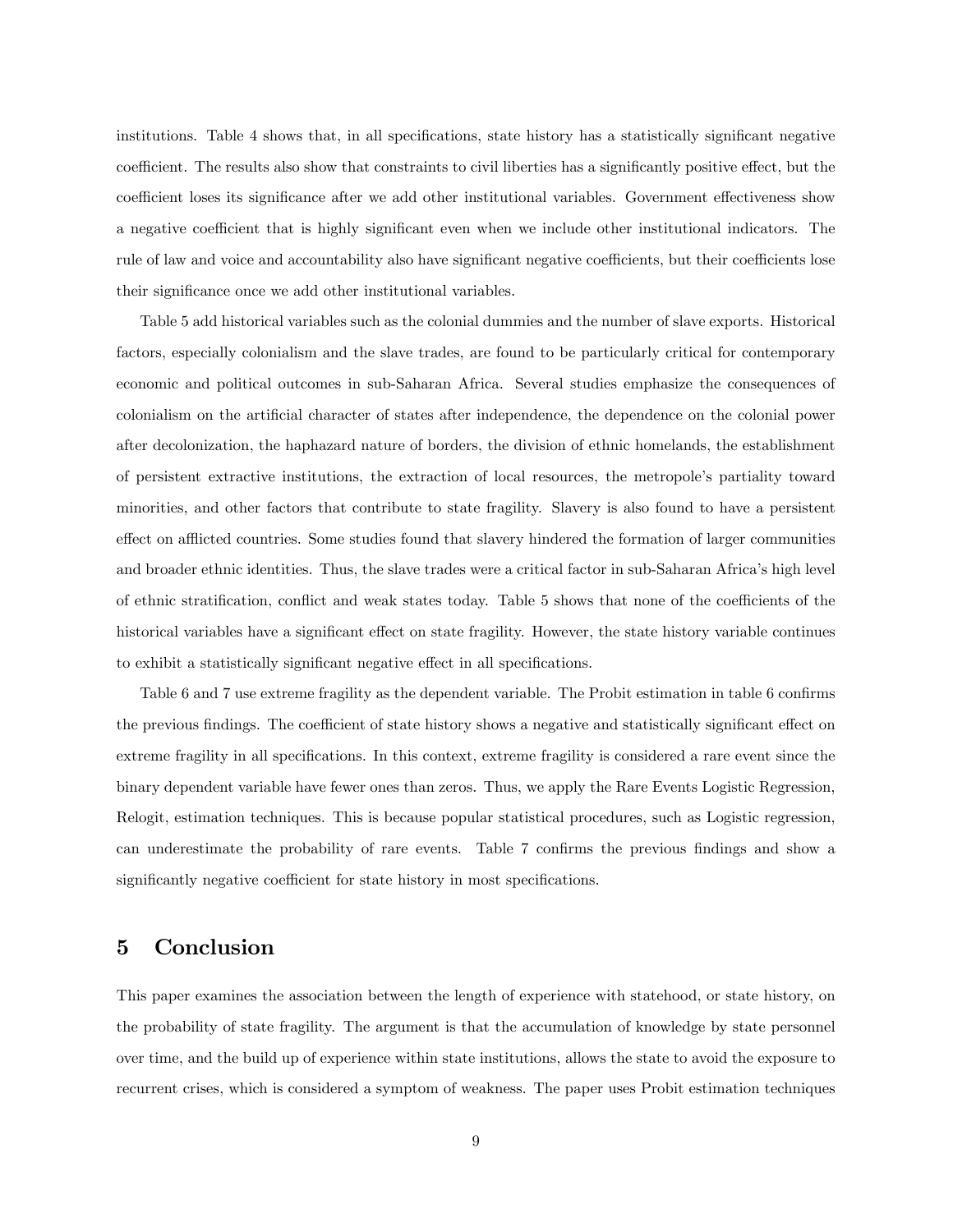and find that state history has a negative and statistically significant effect on the state fragility index. This result is robust after the inclusion of a variety of economic, political, institutional and historical variables. We also use extreme fragility as our dependent variable. The Probit and Relogit estimations confirm the previous findings of a statistically significant negative effect of state history. This is the case even after the inclusion of control variables as well.

This line of research can be extended to explore the economic, political, social and institutional channels through which state history affects state fragility. This proposed approach would have very important policy implications as it allows policy makers to focus on the factors through which state longevity ensures the proper functioning of a stronger state.

## References

- [1] Alesina, Alberto, Arnaud Devleeschauwer, William Easterly, Sergio Kurlat and Romain Wacziarg. "Fractionalization." Journal of Economic Growth, 8: 155-94, 2003.
- [2] Amemiya, Takeshi. "Qualitative Response Models : A Survey." Journal of Economic Litterature, 19(4): 481-536, 1981.
- [3] Hadi, Ali. "Identifying Multiple Outliers in Multivariate Data." Journal of the Royal Statistical Society, 54: 761-771, 1992.
- [4] Ang, James. "Are Modern Financial Systems Shaped by State Antiquity?" Journal of Banking and Finance, 37: 4038-4058, 2013.
- [5] Ang, James and Per Fredriksson. "State History, Legal Adaptability and Financial Development." Journal of Banking and Finance, 89: 169-191, 2018.
- [6] Ang, James and Per Fredriksson. "Statehood Experience, Legal Traditions, and Climate Change Policies." Economic Inquiry, 55(3): 1511-1537, 2017.
- [7] Baliamoune-Lutz, Mina and Mark McGillivray. "State Fragility: Concept and Measurement." UN-UWIDER Research Paper No. 2008/44.
- [8] Bertocchi, Graziella and Fabio Canova. "Did Colonization Matter for Growth?: An Empirical Exploration into the Historical Causes of Africaís Underdevelopment." European Economic Review, 46(10): 1851-1871, 2002.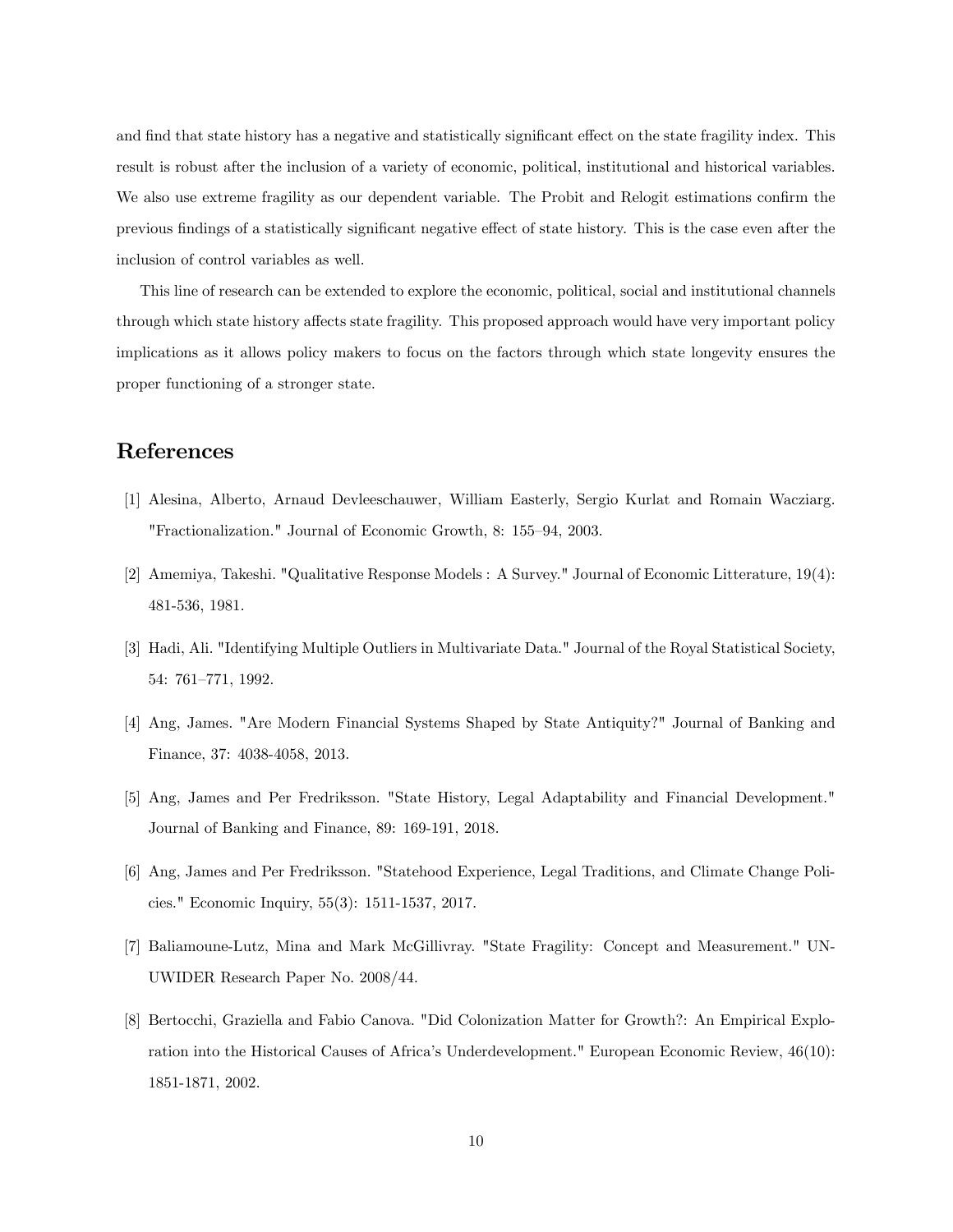- [9] Bertocchi, Graziella and Andrea Guerzoni. "The Fragile Definition of State Fragility." Rivista Italiana degli Economisti, 2: 339–356, 2011.
- [10] Bertocchi, Graziella and Andrea Guerzoni. "Growth, History, or Institutions: What Explains State Fragility in Sub-Saharan Africa?" Journal of Peace Research,  $49(6)$ : 769–83, 2012.
- [11] Bleaney, Michael and Arcangelo Dimico. "State History, Historical Legitimacy and Modern Ethnic Diversity." European Journal of Political Economy, 43: 159-170, 2016.
- [12] Bockstette, Valerie, Areendam Chanda, and Louis Putterman. "States and Markets: The Advantage of an Early Start.î Journal of Economic Growth, 7: 347-369, 2002.
- [13] Borcan, Oana, Ola Olsson, and Louis Putterman. "State History and Economic Development: Evidence from Six Millennia." Journal of Economic Growth, 23:1-40, 2018.
- [14] Chanda, Areendam and Louis Putterman. "Early Starts, Reversals and Catch-up in the Process of Economic Development." Scandinavian Journal of Economics 109(2), 387-413, 2007.
- [15] Davidson Russell and James MacKinnon. "Convenient Specification Tests for Logit and Probit Models." Journal of Econometrics, 25: 241-262, 1984.
- [16] Depetris-Chauvin, Emilio. "State History and Contemporary Conáict: Evidence from Sub-Saharan Africa." Documentos de Trabajo 475, Instituto de Economia, Pontificia Universidad Católica de Chile, 2016.
- [17] Ertan, Arhan, Louis Putterman and Martin Fiszbein. "Who was Colonized and When? A Cross-Country Analysis of Determinants,î European Economic Review, 83: 165-184, 2016.
- [18] Kodila-Tedika, Oasis and Asongu Simplice. "State Fragility, Rent Seeking and Lobbying: Evidence from African Data." International Journal of Social Economics, 43(10): 1016 - 1030, 2016.
- [19] Kodila-Tedika, Oasis and and Remy Bolito-Losembe. "Corruption et Etats Fragiles Africains." African Development Review,  $26(1)$ : 50–58, 2014.
- [20] La Porta, Rafael, Florencio Lopez-de-Silanes, Andrei Shleifer, and Robert Vishny. "The Quality of Government." Journal of Law, Economics and Organization 15 (1): 222-279, 1999.
- [21] Morimune Kimio. "Comparisons of Normal and Logistic Models in the Bivariate Dichitomous Analysis." Econometrica, 47: 957-975, 1979.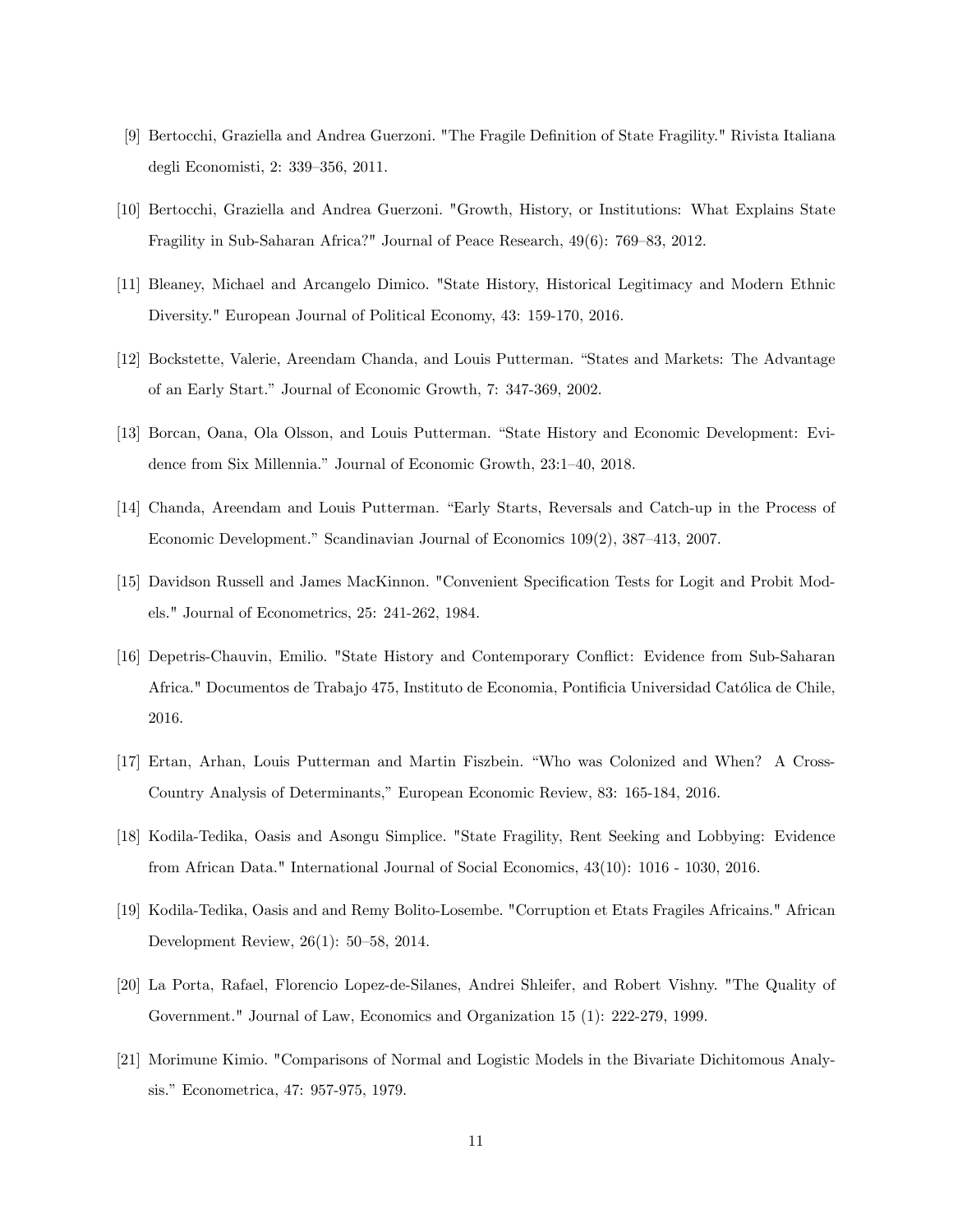|                          |  |  | [22] Nunn, Nathan. "The Long Term Effects of Africa's Slave Trades." The Quarterly Journal of Economics, |  |
|--------------------------|--|--|----------------------------------------------------------------------------------------------------------|--|
| $123(1): 139-176, 2008.$ |  |  |                                                                                                          |  |

| Variable                 | Observations | Mean      | <b>Standard Deviation</b> | Min              | Max            |
|--------------------------|--------------|-----------|---------------------------|------------------|----------------|
| Fragility                | 90           | 0.4666667 | 0.5016826                 | $\overline{0}$   | $\mathbf{1}$   |
| <b>State History</b>     | 82           | 0.5197642 | 0.1553638                 | 0.1666667        | 0.9218107      |
| Real GDP per capita      | 94           | 7.334436  | 0.8997084                 | 5.616685         | 9.690198       |
| Conflict                 | 96           | 1.791667  | 2.591146                  | $\boldsymbol{0}$ | 8              |
| Education                | 95           | 87.15206  | 31.13333                  | 10.02623         | 193.8311       |
| Diamond                  | 96           | 0.3958333 | 0.491596                  | $\theta$         | $\mathbf{1}$   |
| Fractionalization        | 94           | 0.6584255 | 0.2291998                 | $\theta$         | 0.9302         |
| Slave Exports            | 94           | 3.592191  | 3.867984                  | $-2.302585$      | 8.818254       |
| French Colony            | 96           | 0.3541667 | 0.4807706                 | $\theta$         | $\mathbf{1}$   |
| Portugeuse Colony        | 96           | 0.1041667 | 0.3070802                 | $\theta$         | $\mathbf{1}$   |
| <b>British Colony</b>    | 96           | 0.375     | 0.4866643                 | $\theta$         | $\mathbf{1}$   |
| Other Colony             | 96           | 0.1666667 | 0.3746343                 | $\Omega$         | $\mathbf{1}$   |
| Civil LIberties          | 96           | 4.34561   | 1.344572                  | 1.375            | 7              |
| Political Status         | 84           | 1.785714  | 0.5165089                 | $\theta$         | $\overline{2}$ |
| Government Effectiveness | 96           | 2.784375  | 0.606536                  | 1.41             | 4.23           |
| Rule of Law              | 96           | 2.764687  | 0.685963                  | 1.23             | 4.34           |
| Voice and Accountability | 96           | 2.873021  | 0.7402747                 | 1.53             | 4.44           |

Table 1: Statistical Summaries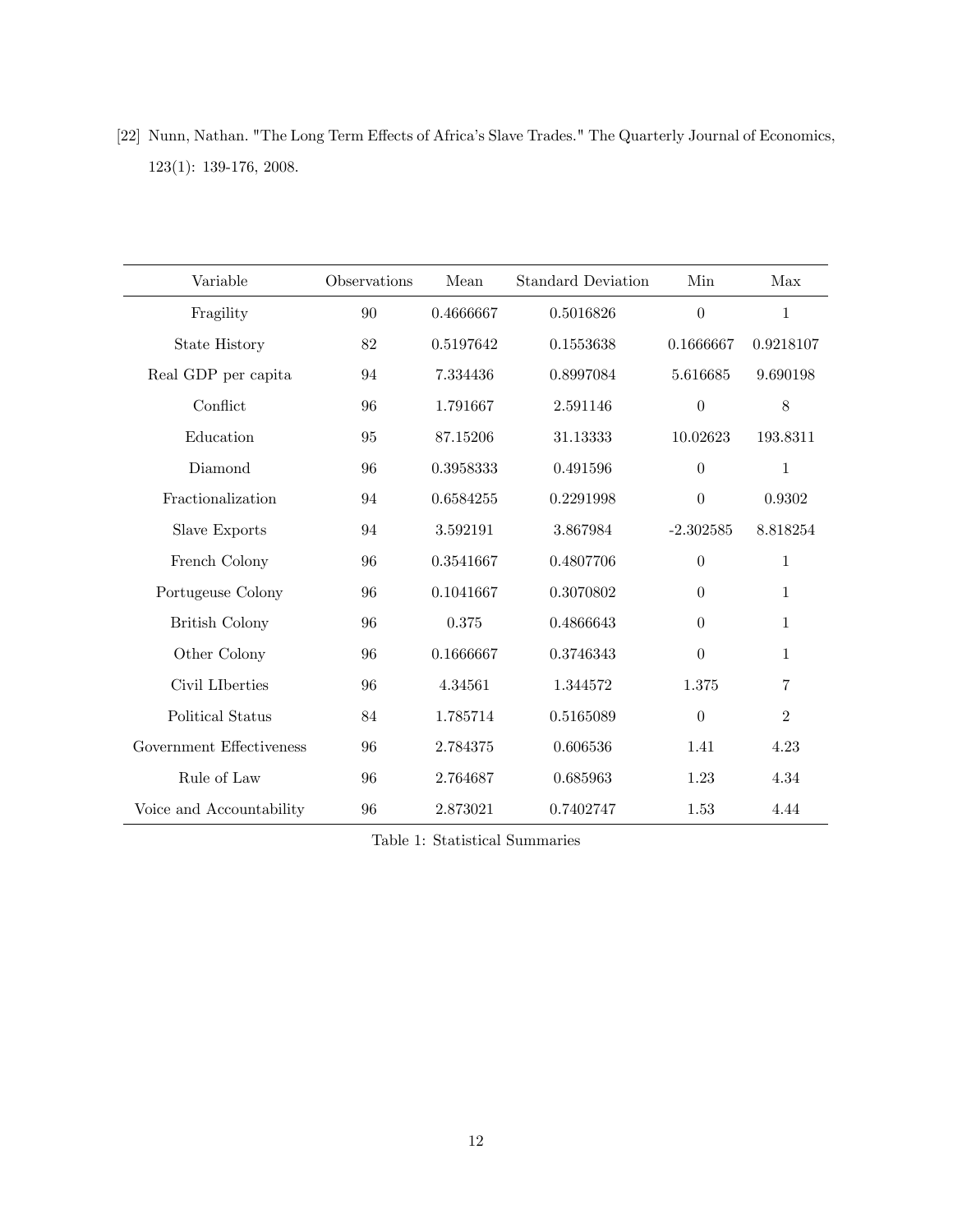| Variable            | Description                                        | Source                              |
|---------------------|----------------------------------------------------|-------------------------------------|
| Fragility           | Binary variable assuming value 1 for IDA countries |                                     |
|                     | in the bottom two CPIA quintiles                   |                                     |
|                     | or without a CPIA rating, 0 otherwise              | World Bank                          |
| Extreme fragility   | Binary variable assuming value 1 for IDA countries |                                     |
|                     | in the bottom CPIA quintile                        |                                     |
|                     | or without a CPIA rating, 0 otherwise              | World Bank                          |
| Real GDP per capita | logarithm of Real GDP per capita                   | Penn World Tables                   |
| Diamonds            | Number of diamond deposits                         | Bertocchi & Guerzoni (2012)         |
| Education           | Primary enrollment                                 |                                     |
|                     | over official school age population                | World Bank Education Statistics 5.3 |
| Fractionalization   | Ethnic fractionalization index                     | Alesina et al. $(2003)$             |
| Civil Liberties     | Civil Liberties index                              | Freedom House (2008)                |
| Conflicts           | Number of years under armed conflicts              | UCDP/PRIO Armed Conflict Dataset    |
| British colony      | Value 1 for former British colonies,               |                                     |
|                     | $0$ otherwise                                      | La Porta et al. $(1999)$            |
| French colony       | Value 1 for former French colonies                 |                                     |
|                     | $0$ otherwise                                      | La Porta et al. $(1999)$            |
| Portuguese colony   | Value 1 for former Portuguese colonies             |                                     |
|                     | $0$ otherwise                                      | La Porta et al. $(1999)$            |
| Political status    | Value 2 for colonies,                              |                                     |
|                     | 1 for dependencies,                                |                                     |
|                     | and 0 for independent countries                    | Bertocchi & Canova (2002)           |
| Government          | Government effectiveness index                     |                                     |
| Effectiveness       |                                                    | Worldwide Governance Indicators     |
| Rule of Law         | Rule of law index                                  | Worldwide Governance Indicators     |
| Voice               | Voice and Accountability index                     |                                     |
| and Accountability  |                                                    | Worldwide Governance Indicators     |
| State History       | State Antiquity index                              | Bockstette et al. (2002)            |
| Slave Exports       | Total number of slaves exported                    |                                     |
|                     | during the period 1400-1900,                       |                                     |
|                     | after normalization <sup>13</sup> with land area   | Nunn (2008)                         |

Table 2: Data Description and Data Sources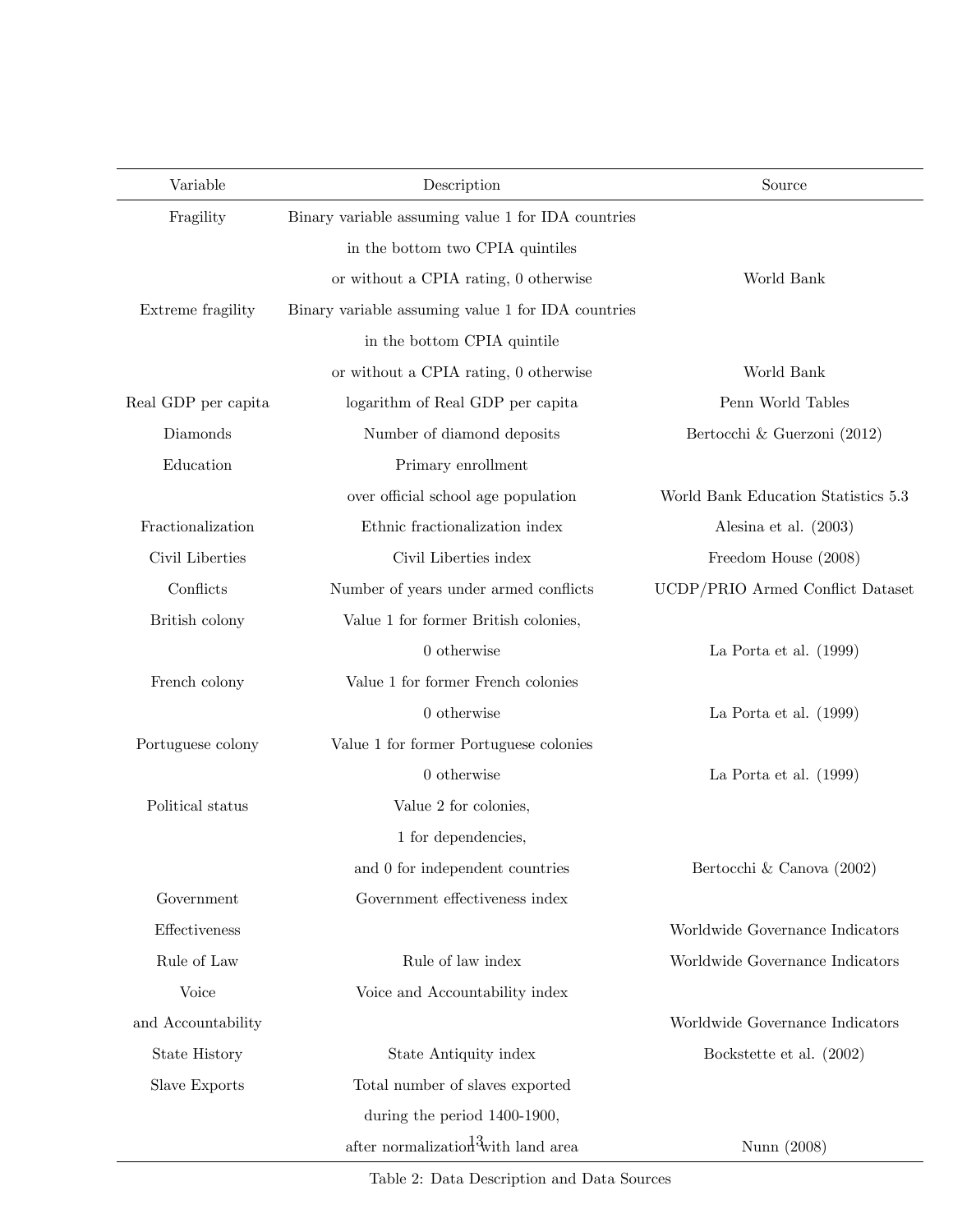|                     | I           | $\rm II$    | $\rm III$   | IV          | V           | VI          | <b>VII</b> |
|---------------------|-------------|-------------|-------------|-------------|-------------|-------------|------------|
| State History       | $-2.364**$  | $-2.741**$  | $-3.819***$ | $-4.049***$ | $-4.172***$ | $-4.524***$ | $-1.155$   |
|                     | (1.017)     | (1.057)     | (1.185)     | (1.231)     | (1.286)     | (1.398)     | (0.323)    |
|                     | $[-0.9286]$ | $[-1.070]$  | $[-1.497]$  | $[-1.582]$  | $[-1.627]$  | $[-1.732]$  |            |
| Real GDP per capita |             | $-0.612***$ | $-0.355*$   | $-0.270$    | $-0.330$    | $-0.175$    | $-0.050$   |
|                     |             | (0.246)     | (0.258)     | (0.271)     | (0.294)     | (0.329)     | (0.060)    |
| Conflict            |             |             | $0.213***$  | $0.208***$  | $0.222***$  | $0.269***$  | 0.073      |
|                     |             |             | (0.071)     | (0.072)     | (0.074)     | (0.080)     | (0.021)    |
| Education           |             |             |             | $-0.004$    | $-0.005$    | $-0.009$    | $-0.002$   |
|                     |             |             |             | (0.006)     | (0.006)     | (0.007)     | (0.002)    |
| Diamond             |             |             |             |             | 0.531       | $0.805**$   | 0.176      |
|                     |             |             |             |             | (0.350)     | (0.390)     | (0.101)    |
| Fractionalization   |             |             |             |             |             | 0.988       | 0.233      |
|                     |             |             |             |             |             | (1.002)     | (0.325)    |
| Constant            | $1.078*$    | $5.648***$  | $3.963**$   | $3.823**$   | $4.100**$   | 2.581       | 1.147      |
|                     | (0.553)     | (1.934)     | (2.033)     | (2.018)     | (2.149)     | (2.607)     | (0.689)    |
| Observations        | 76          | 75          | 75          | 74          | 74          | 72          | 72         |
| Pseudo R-squared    | 0.0553      | 0.1286      | 0.2247      | 0.2300      | 0.2536      | 0.3150      |            |

Table 3: Probit Estimations.

Robust standard errors in ()

Marginal Effects in  $[]$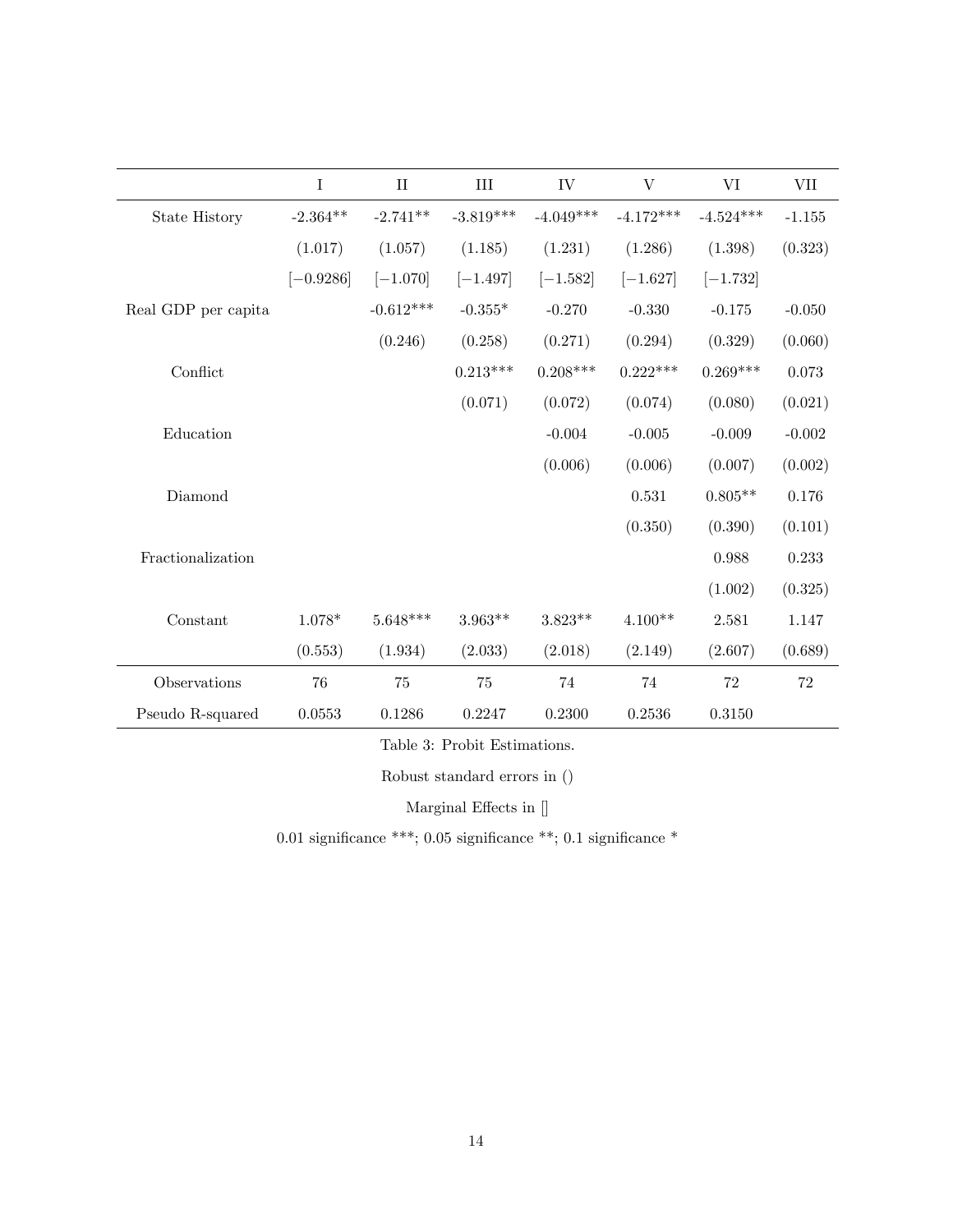|                          | $\rm I$    | $\rm II$    | III         | IV          | V           | VI           |
|--------------------------|------------|-------------|-------------|-------------|-------------|--------------|
| <b>State History</b>     | $-4.285**$ | $-4.520***$ | $-5.067***$ | $-3.676**$  | $-6.591***$ | $-10.812***$ |
|                          | (1.495)    | (1.399)     | (1.749)     | (1.380)     | (2.029)     | (5.745)      |
|                          | $[-1.376]$ | $[-1.730]$  | $[-1.714]$  | $[-1.320]$  | $[-0.983]$  | $[-1.208]$   |
| Civil Liberties          | $1.108***$ |             |             |             |             | 1.126        |
|                          | (0.312)    |             |             |             |             | (1.709)      |
| Political Status         |            | 0.082       |             |             |             | $-0.413$     |
|                          |            | (0.353)     |             |             |             | (0.953)      |
| Government Effectiveness |            |             | $-4.407***$ |             |             | $-10.121$    |
|                          |            |             | (1.179)     |             |             | (7.936)      |
| Rule of Law              |            |             |             | $-2.225***$ |             | 4.828        |
|                          |            |             |             | (0.562)     |             | (3.870)      |
| Voice and Accountability |            |             |             |             | $-4.091***$ | $-1.783$     |
|                          |            |             |             |             | (1.168)     | (3.015)      |
| Constant                 | $-3.665$   | 2.451       | 4.839       | 5.298       | $10.439*$   | $-2.423$     |
|                          | (4.041)    | (2.662)     | (4.608)     | (3.957)     | (6.028)     | (14.604)     |
| Observations             | 72         | 72          | 72          | 72          | $72\,$      | 72           |
| Pseudo R-squared         | 0.5351     | 0.3155      | 0.7061      | 0.5411      | 0.7164      | 0.8146       |

Table 4: Probit Estimations.

Robust standard errors in ()

Marginal Effects in  $[]$ 

All control variables used in Table 3 are included in the estimations

(i.e., Real GDP per capita, years under conflict, primay enrollment,

diamond deposits, ethnic fractionalization)

Results are not reported to conserve space.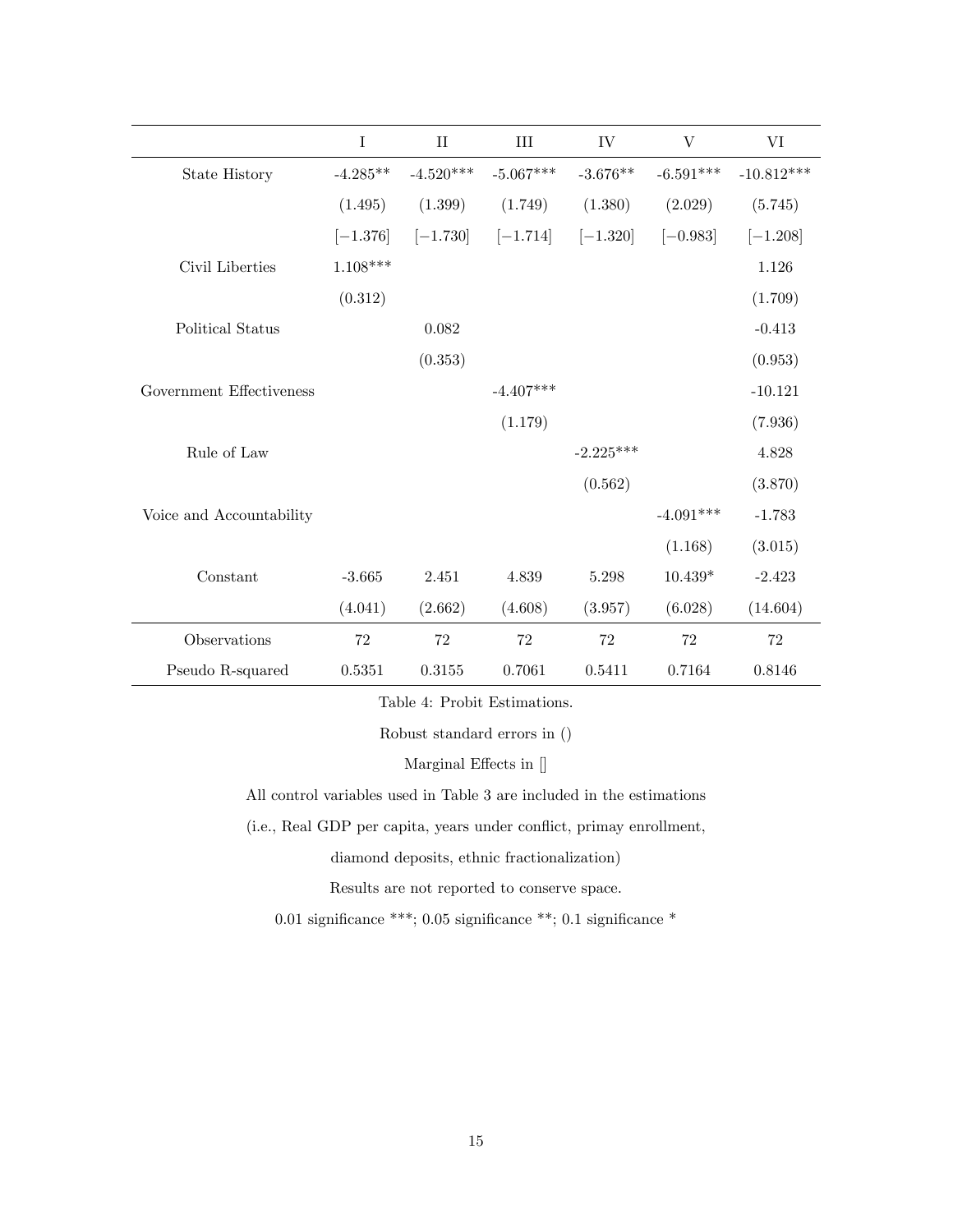|                       | $\rm I$     | $\rm II$    | III         | IV          | V           | VI          |
|-----------------------|-------------|-------------|-------------|-------------|-------------|-------------|
| <b>State History</b>  | $-4.782***$ | $-4.845***$ | $-4.830***$ | $-4.989***$ | $-5.120***$ | $-5.217***$ |
|                       | (1.409)     | (1.442)     | (1.415)     | (1.453)     | (1.453)     | (1.485)     |
|                       | $[-1.809]$  | $[-1.837]$  | $[-1.809]$  | $[-1.897]$  | $[-1.938]$  | $[-1.970]$  |
| Slave Exports         | 0.108       | 0.089       | 0.133       | 0.091       | 0.125       | 0.123       |
|                       | (0.081)     | (0.085)     | (0.085)     | (0.085)     | (0.084)     | (0.091)     |
| French Colony         |             | 0.384       |             |             |             | $-0.357$    |
|                       |             | (0.426)     |             |             |             | (0.810)     |
| Portugeuse Colony     |             |             | $-0.950$    |             |             | $-1.404$    |
|                       |             |             | (0.954)     |             |             | (1.152)     |
| <b>British Colony</b> |             |             |             | $-0.355$    |             | $-0.748$    |
|                       |             |             |             | (0.406)     |             | (0.781)     |
| Other Colony          |             |             |             |             | 0.682       |             |
|                       |             |             |             |             | (0.755)     |             |
| Constant              | 1.817       | 2.368       | 1.743       | 1.882       | 0.379       | 1.354       |
|                       | (2.802)     | (2.960)     | (2.841)     | (2.853)     | (3.160)     | (3.016)     |
| Observations          | $72\,$      | $72\,$      | 72          | $72\,$      | 72          | 72          |
| Pseudo R-squared      | 0.3336      | 0.3422      | 0.3451      | 0.3415      | 0.3423      | 0.3597      |

Table 5: Probit Estimations.

Robust standard errors in ()

Marginal Effects in  $[]$ 

All control variables used in Table 3 are included in the estimations

(i.e., Real GDP per capita, years under conflict, primay enrollment,

diamond deposits, ethnic fractionalization)

Results are not reported to conserve space.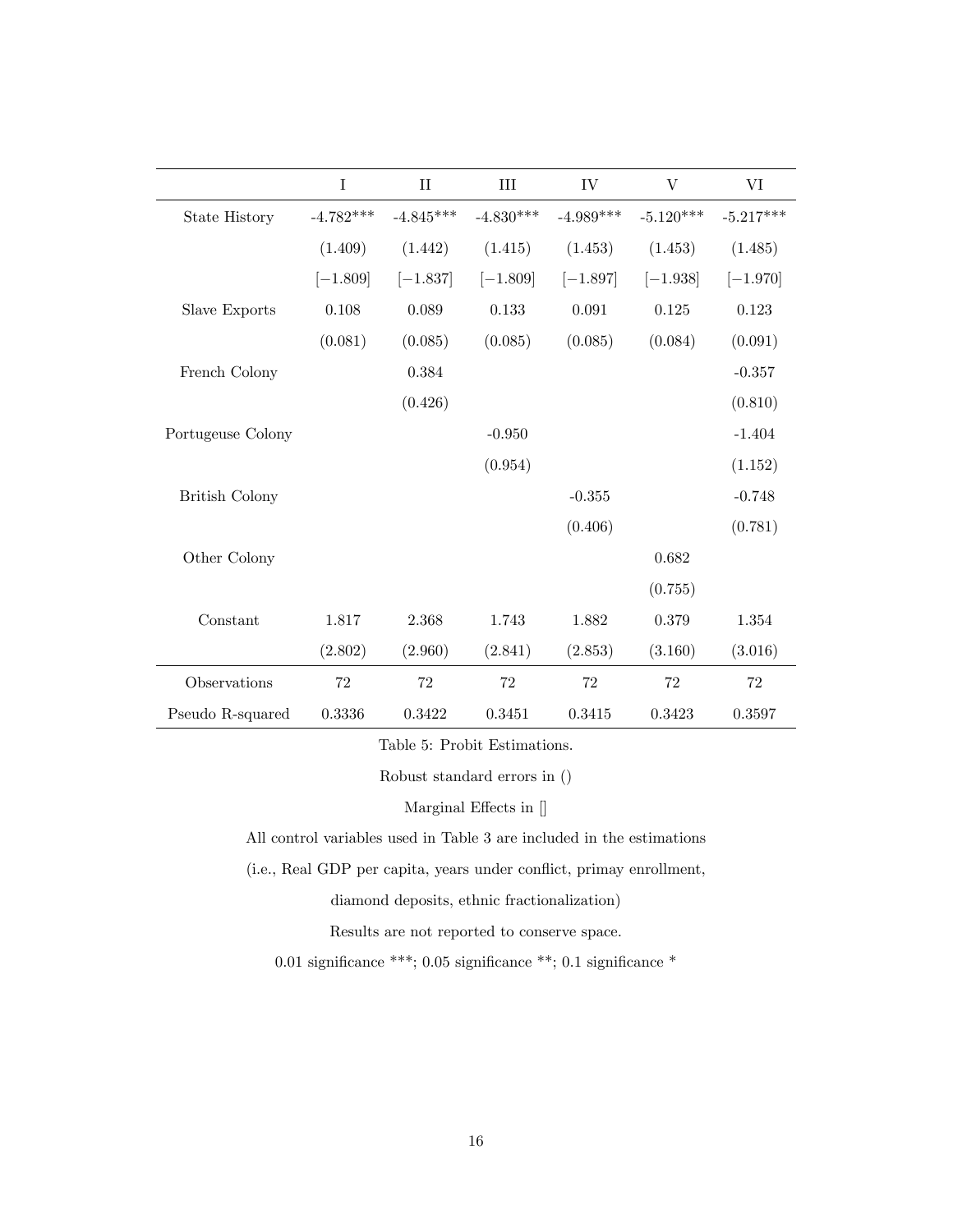|                          | $\bf I$     | $\rm II$    | $\rm III$   | ${\rm IV}$  | $\ensuremath{\mathbf{V}}$ | VI          | <b>VII</b>      |
|--------------------------|-------------|-------------|-------------|-------------|---------------------------|-------------|-----------------|
| State History            | $-4.485***$ | $-5.334***$ | $-5.703***$ | $-4.652***$ | $-53.324*$                | $-4.686***$ | $-17.653***$    |
|                          | (1.694)     | (1.856)     | (2.344)     | (1.714)     | (60.376)                  | (2.150)     | (9.291)         |
|                          | $[-1.103]$  | $[-1.261]$  | $[-0.337]$  | $[-1.104]$  |                           | $[-0.312]$  | $[-5.19e - 17]$ |
| Slave Exports            |             | 0.022       |             |             |                           |             |                 |
|                          |             | (0.116)     |             |             |                           |             |                 |
| French Colony            |             | $-0.929$    |             |             |                           |             |                 |
|                          |             | (1.065)     |             |             |                           |             |                 |
| Portugeuse Colony        |             | $-0.914$    |             |             |                           |             |                 |
|                          |             | (1.303)     |             |             |                           |             |                 |
| <b>British Colony</b>    |             | $-1.156$    |             |             |                           |             |                 |
|                          |             | (0.923)     |             |             |                           |             |                 |
| Civil LIberties          |             |             | $1.642***$  |             |                           |             |                 |
|                          |             |             | (0.544)     |             |                           |             |                 |
| Political Status         |             |             |             | $-0.324$    |                           |             |                 |
|                          |             |             |             | (0.385)     |                           |             |                 |
| Government Effectiveness |             |             |             |             | $-82.359*$                |             |                 |
|                          |             |             |             |             | (101.492)                 |             |                 |
| Rule of Law              |             |             |             |             |                           | $-3.551***$ |                 |
|                          |             |             |             |             |                           | (1.348)     |                 |
| Voice and Accountability |             |             |             |             |                           |             | $-15.987***$    |
|                          |             |             |             |             |                           |             | (10.178)        |
| Constant                 | 1.331       | $-1.463$    | $-4.842$    | $1.175\,$   | 37.598                    | 8.369       | $55.805\,$      |
|                          | (3.525)     | (4.708)     | (4.946)     | (3.609)     | (66.029)                  | (5.963)     | (39.353)        |
| Observations             | 66          | $66\,$      | 66          | 66          | $66\,$                    | $66\,$      | $66\,$          |
| Pseudo R-squared         | 0.4015      | 0.4251      | 0.6398      | 0.4107      | $\,0.9038\,$              | 0.6549      | 0.8336          |

Table 6: Probit Estimation (Extreme Fragility)

Robust standard errors in (), Marginal Effects in []

All control variables used in Table 3 are included in the estimations

Results are not reported to conserve space.